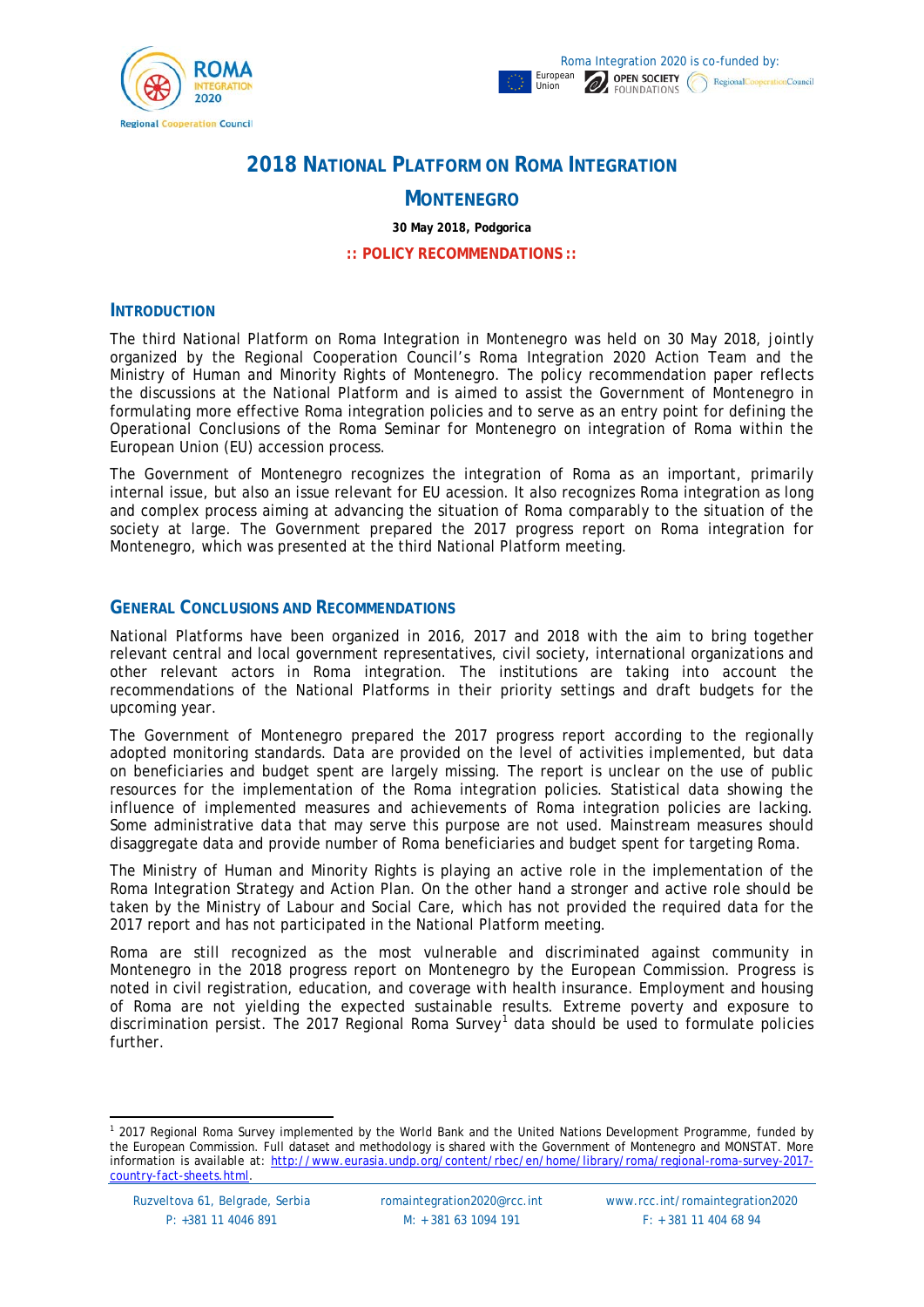

The civil society in Montenegro engaged on the integration of Roma is increasingly building its capacities. The participation of civil society and the Roma community in the policy process should be improved.

Roma integration policies are implemented at the local level, but local budget is limited, there is lack of support and coordination from the central level, and a need to empower Roma to engage with the local government. The Romacted<sup>[2](#page-1-0)</sup> project may contribute to tackle these issues.

- The National Roma Contact Point should maintain the National Platform on Roma Integration as a dialogue among all the relevant stakeholders.
- Responsible institutions for integration of Roma should continue to take into account and follow up on the recommendations of the National Platforms, including for the Operational Conclusions from the Roma Seminars.
- The practice of annual reporting according to the regional monitoring standards should continue. The monitoring and reporting on Roma integration should be substantially improved. Reporting of the Ministry of Human Rights and Minorities towards the Government of Montenegro should apply the regionally adopted monitoring standards in order to ensure readable, concise and relevant information.
- More relevant, ethnically and gender disaggregated data should be provided on the implemented measures within the monitoring and reporting.
- Impact, or results oriented statistics, using administrative and statistical data and thorough engagement of the Montenegrin Statistical Office MONSTAT should be provided from next year on. The regional standards on monitoring and reporting should be respected. Available administrative sources should be used and missing channels for data collection and processing for the purpose of provision of statistical data on the influence of the policy should be established.
- Donor dependency for the implementation of the policy should be reduced. Sufficient budget should be allocated by the central and local governments. Donor funded projects should gain sustainability through introduction of positive initiatives.
- Data on implementation, impact and budget should be used to inform the policy formulation, including data from the 2017 Progress Report submitted to the Regional Cooperation Council, data from the 2017 Regional Roma Survey, and data provided by civil society.
- The Ministry of Labour and Social Care is one of the crucial institutions within the Roma integration process responsible for a number of measures including social housing, social care, child begging and early childhood marriages. It should assume its role in formulating, budgeting, implementing, monitoring and reporting.
- The Commission for monitoring the implementation of the Roma Integration strategy should continue to meet frequently. Dedicated deeper dialogue with the relevant actors, including Roma, is needed on specific issues related to the formulation and the implementation of the Roma integration policy.
- Effective measures should be taken to improve the situation of Roma regarding employment, housing, poverty and discrimination, to achieve the goals set within the strategy and action plan on Roma integration and the Operational Conclusions. Particular attention should be paid to children and women.
- Effective and meaningful participation of Roma in the policy process should be ensured, including by formal engagement of Roma in the government.
- The coordination and support to the local government to formulate, implement, monitor and report on Roma integration policies should be increased strengthened.

## **CONCLUSIONS AND RECOMMENDATIONS ON EDUCATION**

The goal of Roma integration in education is to increase the number of Roma in education, enhance the inclusiveness of the education system, improve the academic and social achievements of Roma, and preserve and promote the identity of Roma.

<span id="page-1-0"></span> $\overline{a}$  $2$  The Romacted project is implemented by the Council of Europe in partnership with local civil society. The project promotes good governance and empowers Roma at local level. Teams within the Roma community and within the local governments are established to identify the needs and formulate local policies. It is implemented in Podgorica, Niksic, Berane, Bijelo Polje, Herceg Novi, Tivat, Bar and Ulcinj.

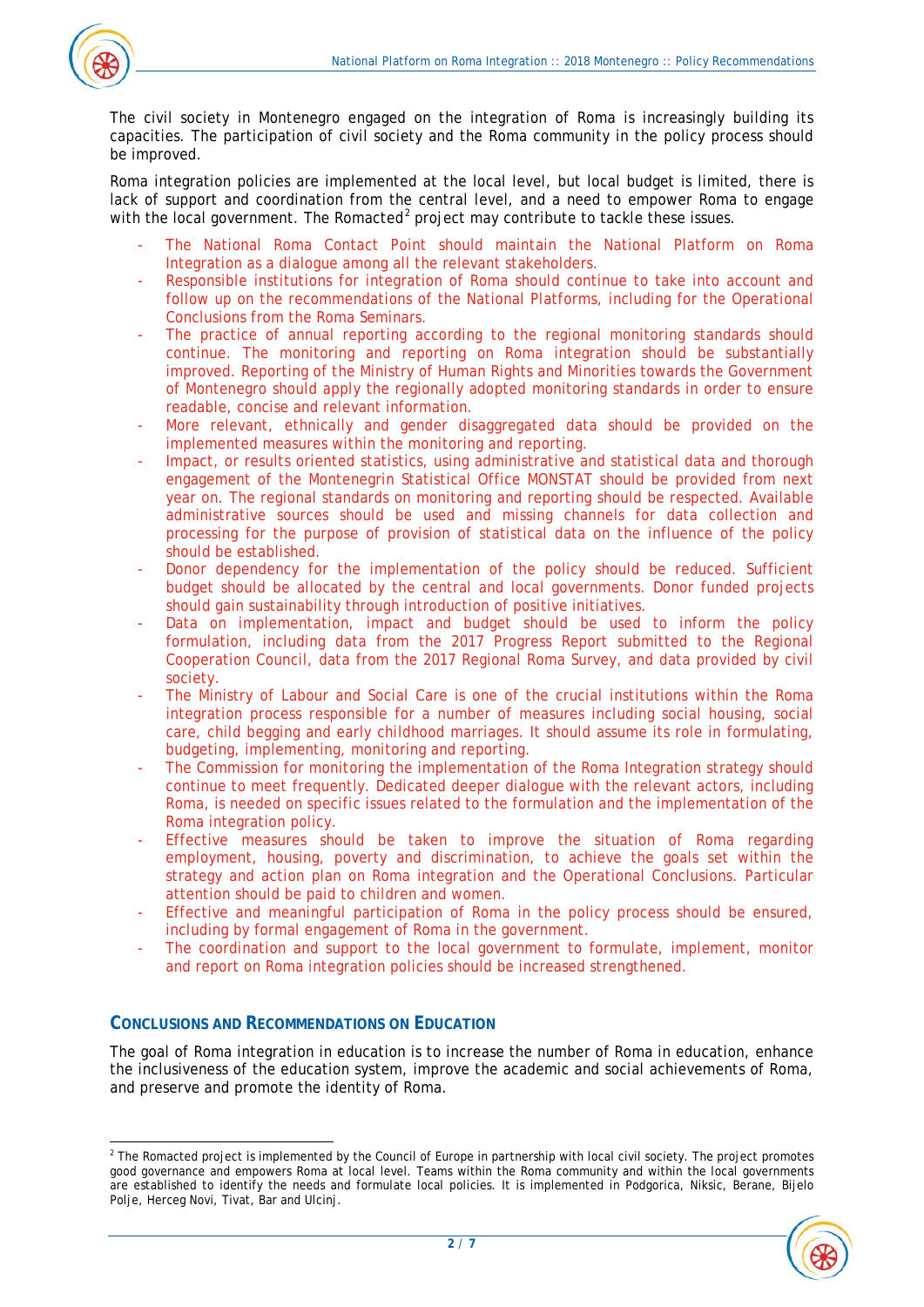

In preschool education 190 Roma have been included in 2017 free of charge, compared to the 103 in 2016. 111 Roma children are involved in the preschool preparatory programme that has increased its duration from 15 to 30 days and is implemented in Podgorica, Niksic, Berane, Bijelo Polje, Tivat, Bar, Ulcinj, Kotor and Pljevlje. Roma are also included in regular or interactive preschool groups organized within the settlements. 22 teachers are trained to work with Roma.

1.860 Roma are enrolled into primary school in the current academic year, compared to 1.622 in the previous year. All children are supplied with necessary school books (from the Ministry of Human and Minority Rights and from the Ministry of Education), transport is secured to and from school for 370 pupils, and summer and winter camps are organized for those with the best academic achievements. The segregated school in the camp "Konik" has been closed, and children have been distributed to mainstream schools in Podgorica.

Associates for social inclusion of Roma in education are engaged to observe the progress of children in education and link the community with the schools. The position is standardized throughout the country but needs to be systematized. Budget is allocated for 20 associates to begin from the next school year. Training for potential associates has been implemented. Enrolment campaigns are organized for Roma parents in Podgorica, Niksic, Berane and Herceg Novi.

The Montenegrin Education Information System (MEIS) is improved with the cooperation of UNICEF to identify risks of early drop-out. The Protocol for action upon and prevention of early school dropout has been finalized, adopted and distributed to the schools for its implementation and further improvement. The job standardization for associates for social inclusion of Roma in education has been finalized.

In secondary school 142 Roma are enrolled in the current academic year, compared to 112 in the previous year. Roma are exempt from fees for taking final and professional exams. For all Roma secondary school students, a scholarship of 60 Euro per month is provided.

The number of Roma at university education increased to 27 this academic year, compared to 20 last year. For all Roma university students, a scholarship of 150 Euro per month is provided.

292 Roma have been included in adult education.

- Activities increasing the inclusion of Roma in education should continue and scale up.
- The budget for measures in education should be managed by the Ministry of Education, including distribution of books and scholarships (which is currently partially implemented by the Ministry of Human and Minority Rights). Scholarships and books should be provided in due time, which is currently not the case.
- Associates for social inclusion of Roma in education should be systemized and regularly engaged. The criterion for the associates to have completed secondary school may need to be lowered, which is acceptable for the Ministry of Education in case not enough candidates comply with this criterion. Associates must speak Romanes or Albanian language. They should be engaged throughout the country where needed. The civil society should be consulted on the selection of associates. The associates should continue their good practice in monitoring Roma girls and prevention of early childhood marriages.
- Transportation of Roma children to and from school should be provided in other municipalities where needed, besides Podgorica.
- Data on Roma children dropping out from school and data on children not enrolled at all should be provided, the later in cooperation with MONSTAT. Measures for identifying and enrolling children outside of education should be devised and implemented.
- Roma children returning from foreign countries and speaking only foreign languages should be integrated and proper support should be ensured for them.
- Measure from the action plan stipulating quota for Roma in secondary schools should be implemented in order to allow, not only for all interested Roma to be enrolled, but also to get enrolled in the desired secondary schools and subjects.
- The standardization of Romani language and the introduction of the subject Romani language, at least as an optional subject, are stipulated in the action plan and should be implemented.
- Free enrolment at university is provided for all students, not only for Roma, and should be reported as such.
- Local governments should engage and fund educational activities for Roma, including activities implemented by the civil society.

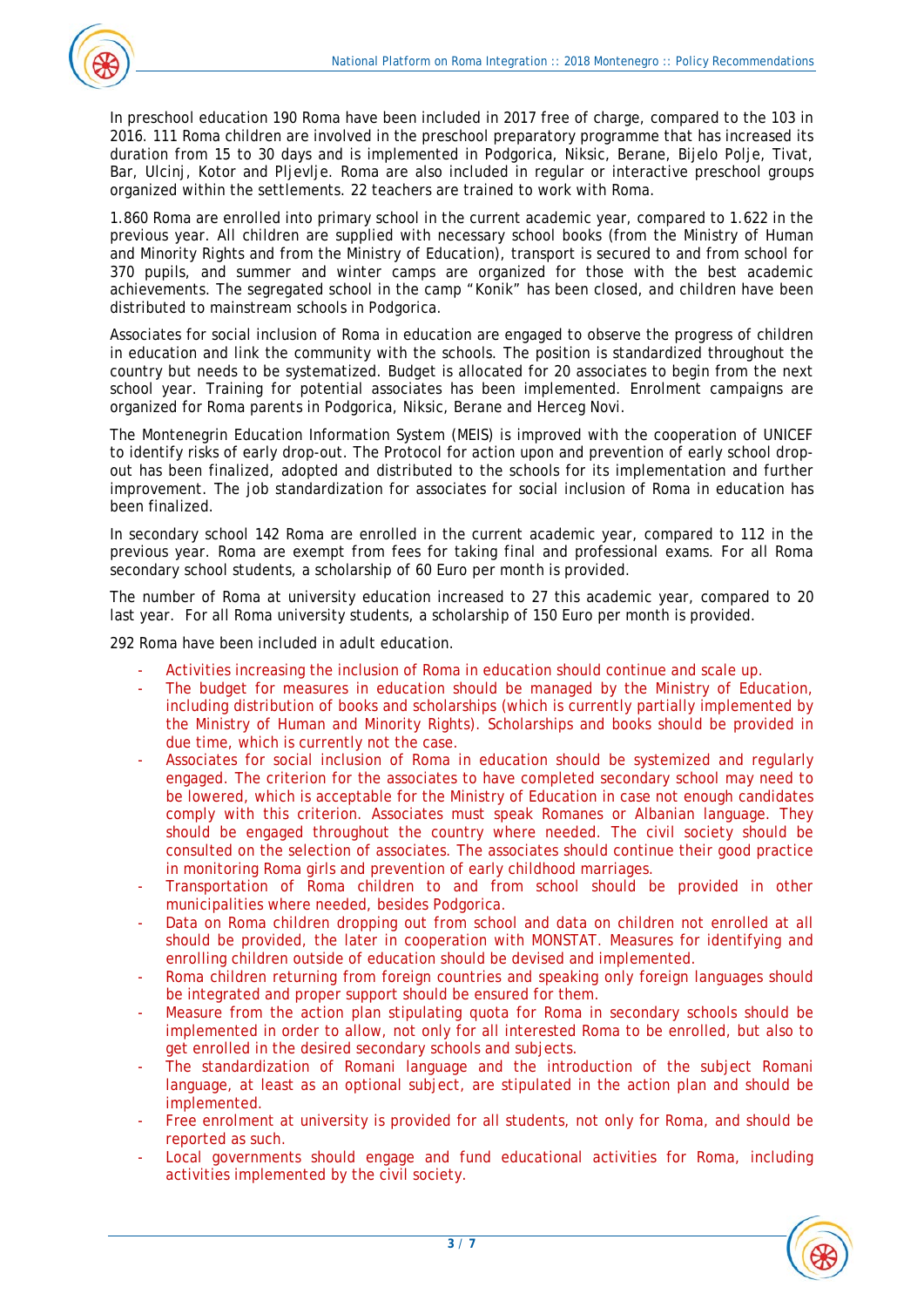

- Measures targeting discrimination in education and increasing tolerance and understanding should be introduced and target the non-Roma population. The available 25% of the curriculum is available for this purpose, and the Ministry of Education should ensure it is used and monitor the achievements.

#### **CONCLUSIONS AND RECOMMENDATIONS ON EMPLOYMENT**

In 2017, 177 Roma (of which 80 women) were newly registered as unemployed. 162 of them (of which 75 women) are without vocational training. In total 928 Roma (of which 508 women) are registered as unemployed in 2017, comprising 1.78% of the total unemployed population. There are no unemployed Roma with university education, 1.4% has vocational education, and 95.36% are without vocational education or with incomplete vocational education.

The first objective of the action plan in employment is to motivate Roma to register as unemployed. Individual and group informing is provided to Roma as for all other unemployed. Six associates for social inclusion of Roma in employment are engaged in Podgorica, Berane and Niksic, through project activities. The position of associate is standardized and those engaged through the project cooperate with the public employment service. Additional associates are planned through a project of the Ministry of Human and Minority Rights. There is no information when the associates shall be systematized. Employers are informed on opportunities and support for Roma employment through visits. Motivation and information workshops for Roma are implemented within the IPA funded project "One Step Closer to the Labour Market".

2.5 million Euro were allocated in 2017 for employment measures, of which around 50.000 Euro were specifically for Roma. Approximately 37.000 Euro was spent. In the budget planning for 2018, the amount for active employment measures was increased to 4.5 million Euro, but remains the same for Roma. There is budget available for additional planning and participation in projects.

The second objective is to increase the professional capacities through adult education and vocational training. 66 Roma were involved in such measures - 9 into public services and 57 through the IPA project. After the training, 10 of the beneficiaries of the IPA project had the opportunity to gain employment and 8 concluded employment agreements.

The third objective is to involve Roma in direct measures for employment. 45 Roma (of which 5 women) participated in public works. The duration of engagement in public works has been extended from 2 to 3 months. 49 Roma (of which 26 women) were included in seasonal works. 1 Roma was included in the measures to support first employment. No Roma participated in the selfemployment measure as the criteria for participation exclude them.

The fourth objective is to increase the capacities of public employment services to deliver on Roma integration in employment. Besides the engaged 6 associates, a project on cooperation with the social centres was implemented and shall ensure digital data exchange.

- Measures leading to sustainable and decent employment of Roma need to be devised and implemented.
- Discrimination, prejudice and stereotypes towards Roma, particularly women, in employment should be addressed.
- As Roma are largely engaged in the most labour intensive and risky, at the same time least paid jobs, it is recommended that trade unions for those professions (such as collectors of secondary goods) are established to protect and support the workers. The trade unions should be supported by the government.
- Specialized fund for employment of those difficult to employ, including in particular Roma, should be established and filled with taxes from employers that are not employing persons from these groups. Innovative measures leading to actual employment should be funded through this fund.
- Programmes ensuring secured and organized employment abroad with conditions to return may be considered.
- The legal framework and the criteria for self-employment support should be improved to allow Roma to establish own businesses. In particular, handcrafts should be supported.
- Subsidies and tax relief for employment of Roma should last longer than one year.

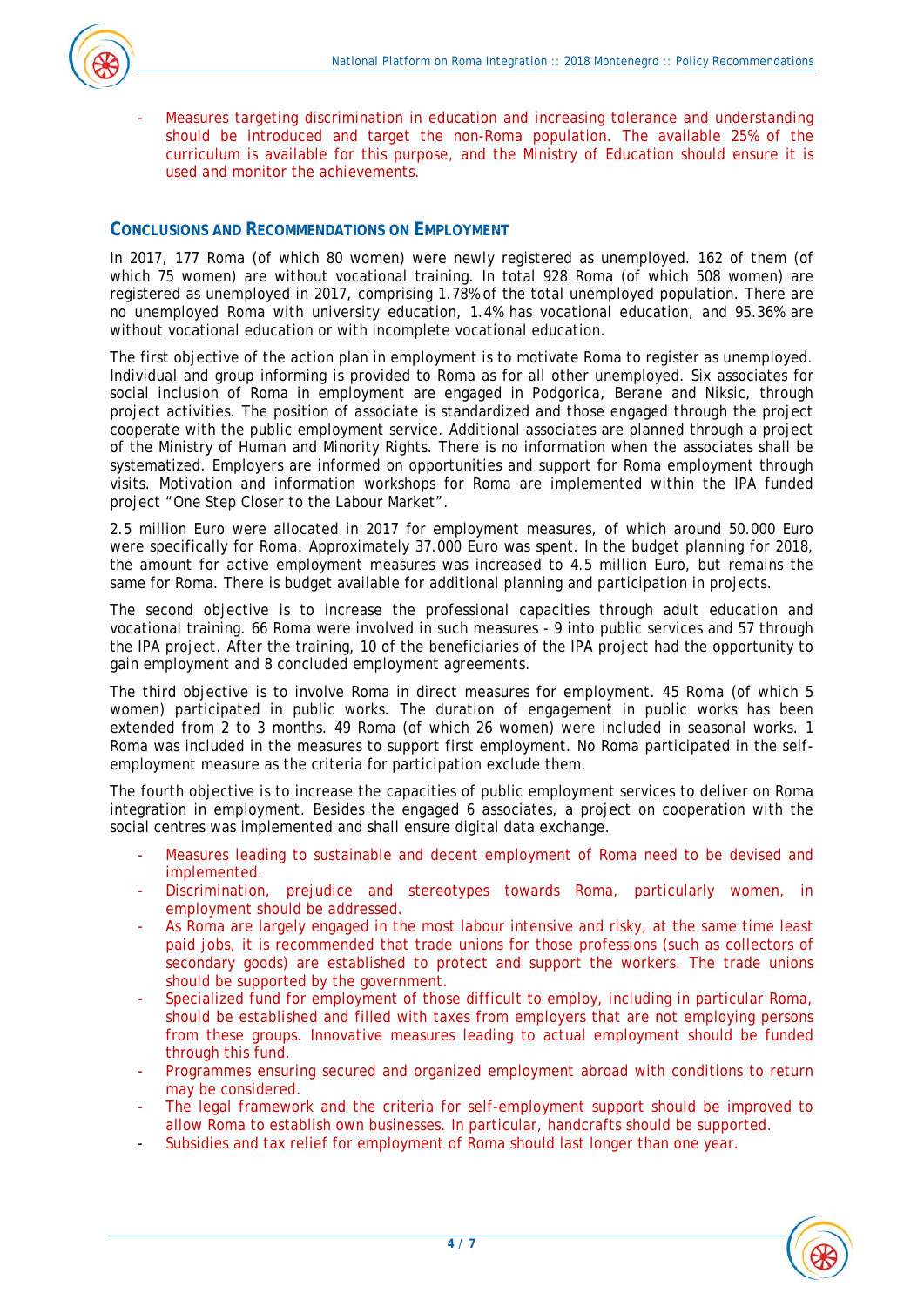

## **CONCLUSIONS AND RECOMMENDATIONS ON HOUSING**

Within the Regional Housing Programme, 120 housing units have been built nearby the refugee camp "Konik". From the savings in the project 51 additional housing units are expected to be built by March 2019. In Berane 94 housing units are being built, while in Herceg Novi 36 housing units are going to be purchased for socially vulnerable families. 50 houses are also being built for this purpose throughout Montenegro for persons that own land and building permits.

The first measure for improving the housing conditions of Roma is establishing a database on social housing and revision of the legal framework for the use of social housing. No specific budget has been planned for the measure, except the use of regular resources. The Ministry of Sustainable Development and Tourism has developed a Social Housing Programme 2017-2020 $^3$  $^3$  and data on current beneficiaries of social housing are collected, including for Roma. The Association of Municipalities of Montenegro has developed a Model Decision on Securing Alternative Accommodation.

The second measure for improving the housing conditions of Roma is building social housing units for displaced and internally displaced persons. The plan was to build housing units in Podgorica, Niksic and Berane, with a planned budget of 11.782.000 Euro from the Regional Housing Programme and the national contributions. The total number of housing decisions so far is 481 with total number of final beneficiaries of 1.510. There is no information on how many Roma benefited. 6 grants for building social housing units were approved in the total amount of 16 million Euro, out of which 2.3 million Euro are from the Montenegrin budget. In 2017 one project has been finalized in Niksic with 62 housing units, while for 2018 finalization of housing units in Konik and Elderly House in Pljevlja are expected. According to the civil society, 15 Roma families benefited from the 62 housing units in Niksic.

The second objective on creating conditions to close down the collective housing centres through building sustainable and decent housing units has one measure, which is presenting information on the needs to donors. Round tables have been organized for this purpose, but the number of such presentations, that is the indicator for this activity, remains unknown, as well as the results.

Montenegro has recently started implementing the law on legalization of illegal buildings. The deadlines to apply for legalization are short. Without measures to support Roma to legalize their housing units, the risk is that the situation of Roma in housing will most probably deteriorate with no further opportunities to legalize, an increased risk of forced evictions and penalties for occupying land with illegal buildings.

- Roma should be provided administrative, technical and financial assistance to apply for legalization of their dwellings. The deadline for application has to be prolonged.
- Domicile Roma should also benefit from measures in housing.
- The report on the implementation of the strategy and action plan on Roma integration in housing should contain information on the number of Roma beneficiaries.
- Roma should be prioritized for social housing, particularly those living in poor conditions.
- Roma have to be involved in the decision making processes on housing measures, including those implemented with foreign funding, such as the Regional Housing Programme.
- Discrimination against Roma in housing should be addressed.
- The measure to relocate Roma settlements, respecting the needs and wishes of Roma, should be implemented.
- The risk of forced evictions of Roma should be eliminated.
- Social housing should outreach to the poorest and ensure support for maintaining the housing.
- Roma should be exempt from paying penalties for occupying land with illegal buildings used for living.
- Communal and public infrastructure of Roma settlements have to be ensured.
- Alternative accommodation may be used as temporary solution, but only if permanent decent housing is provided in reasonable time.

<span id="page-4-0"></span><sup>&</sup>lt;sup>3</sup> Available at:<http://www.mrt.gov.me/ResourceManager/FileDownload.aspx?rId=291107&rType=2>

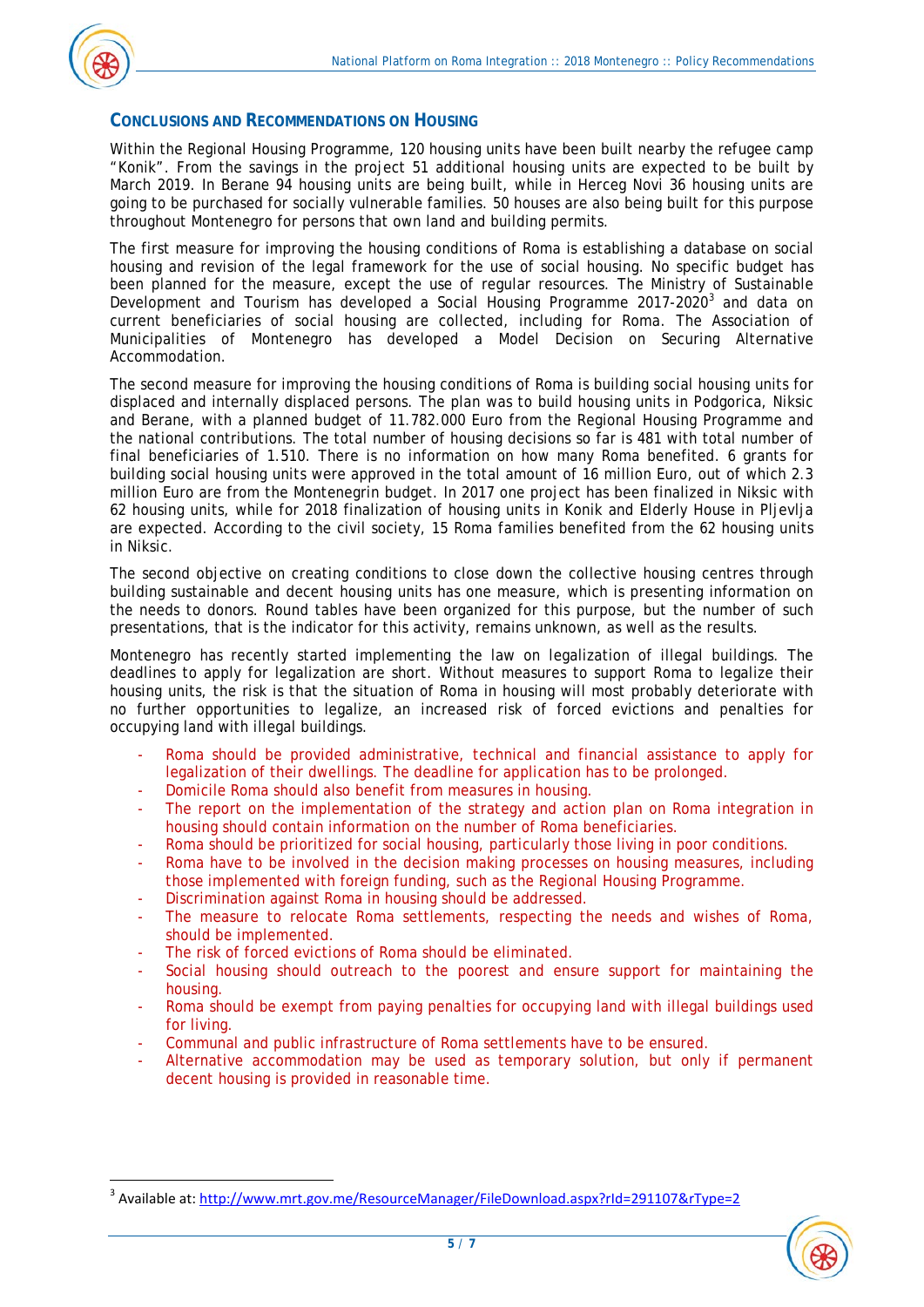### **CONCLUSIONS AND RECOMMENDATIONS ON HEALTH**

The position of associate for social inclusion of Roma in health is standardized and 3 associates are employed in the Public Health Facility in Podgorica as permanent staff. Additionally 15 associates were trained and engaged in Niksic for 9 months through a project (receiving a fee of 250 EUR per month). Through another project one associate is engaged in Niksic and another in Berane. The project is ending and the Ministry of Health is trying to engage them permanently on the positions of associate that are already systematized. The Ministry of Health is proposing additional 2 associates for Podgorica, 2 for Niksic and 2 for Berane. Other municipalities may temporary be covered through traveling of the engaged associates, until permanent engagement of associates is arranged.

32 workshops on health-related topics have been delivered for Romani women, including on early marriages and personal hygiene. 80 Romani women were examined free of charge in Danilovgrad, Bjelo Polje, Niksic, and Berane. Preventive health exams are planned to cover men related issues from 2018.

Data disaggregated by ethnicity are generally lacking in health. The Ministry of Health is mostly cooperating with the Red Cross in implementing Roma integration activities.

The issue of Roma women being detained at hospitals after birth giving because of inability to cover hospitalization expenses has been solved through a decree to health facilities. Isolated cases may still be possible and should be reported to the Ministry of Health in order to be solved.

- Trained associates for social inclusion of Roma in health should be permanently employed. Additional associates are needed in the municipalities, including those with significant number of Roma. The engaged associates should continue to work on issues of reproductive health and child protection.
- Associates serve and should continue to serve.
- Roma should be supported in obtaining prescribed therapy, including medications, since it is usually not affordable.
- Data disaggregated by ethnicity in health have to be collected.

#### **CONCLUSIONS AND RECOMMENDATIONS ON CIVIL REGISTRATION**

1.143 persons received support to obtain documents on births, marriages and deaths from Kosovo\* through 15 mobile team visits. Only 158 complex cases are remaining unresolved. Responsible institutions are working on the remaining cases. 124 cases of confirming date and place of birth were submitted to the Montenegrin courts from 2015, and 95 are positively solved. Legal assistance is provided by civil society and international organizations.

According to the civil society, 265 persons did not apply for solving their legal status. Persons not managing to obtain legal status in Montenegro will have to leave Montenegro, and if they return, their status will be regulated as foreign citizens.

The legislation framework for registering children born in and outside of health facilities is in place, thus the Ministry considers this issue resolved. In the cases of children born outside of health facilities the cases are solved by legal courts in a short procedure.

Activities for resolving the civil status, implemented by the Ministry of Internal Affairs in cooperation with the civil society and the international organizations should continue until the issue is completely resolved.

#### **CONCLUSIONS AND RECOMMENDATIONS FOR LOCAL LEVEL IMPLEMENTATION**

The Association of Municipalities developed a Model of Draft Local Action Plan and distributed it to all municipalities. Most of the municipalities have completed the adoption of local action plans, while the remaining are expected to adopt their plans soon.

The National Programme on Social Housing has been adopted at national level, containing data provided by the municipalities on the beneficiaries of the existing social housing. Municipalities are obliged to adopt Local Programmes on Social Housing in line with the national. At the moment Niksic has adopted and Tivat is about to adopt the local programme. The plan in Tivat includes